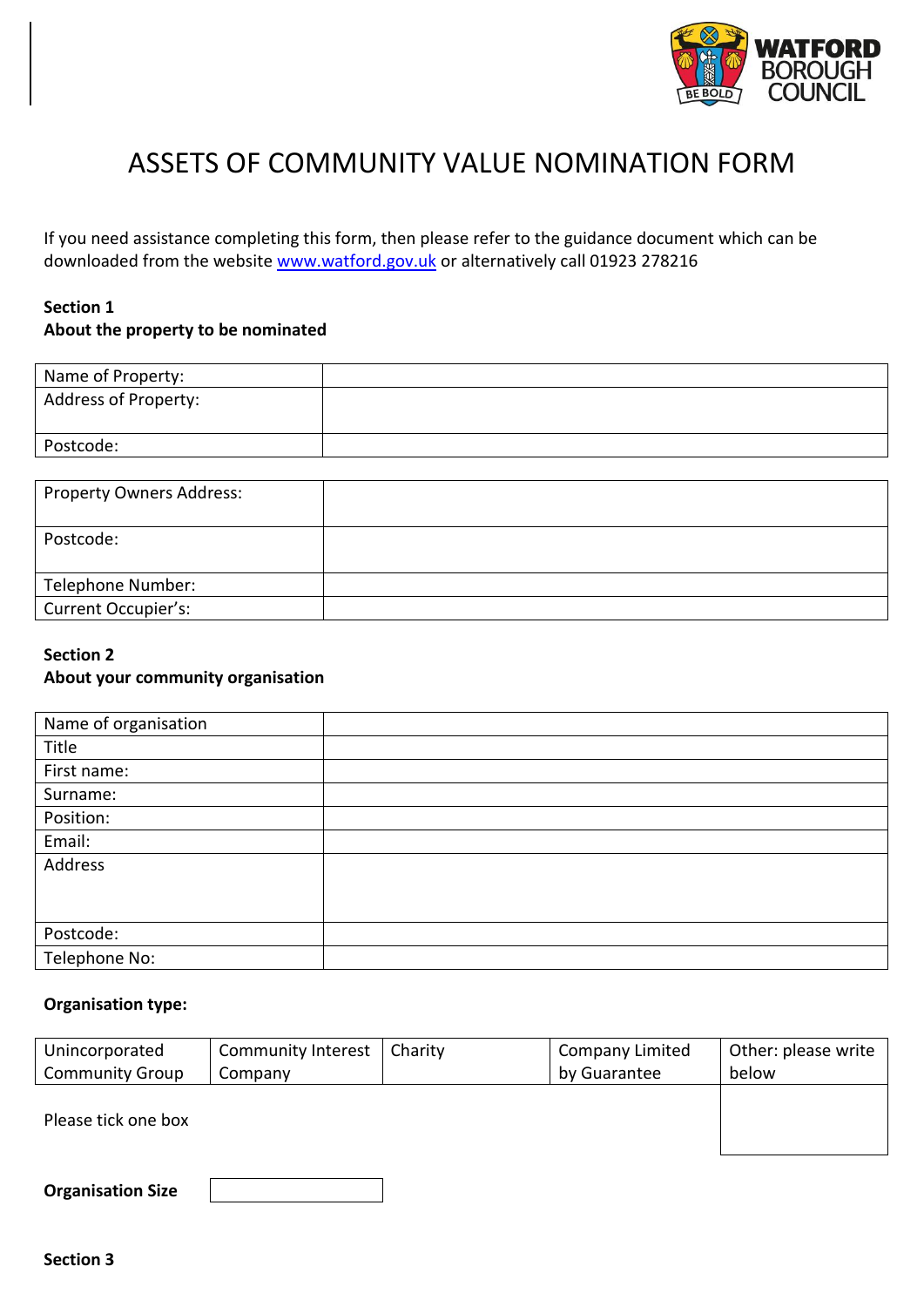## **Supporting Information for nomination**

Any information entered in this section may be copied and passed onto the owner of the property you are nominating. Definition of an asset of community value can be found in the guidance document.

Why do you feel the property is an asset of community value? Please give as much information as possible.

Please continue on a separate page if needed!

### **Section 4 Boundary of Property**

What do you consider to be the boundary of the property? Please give s much detail/be as descriptive as possible. Please include a plan.

Please continue on a separate page if needed!